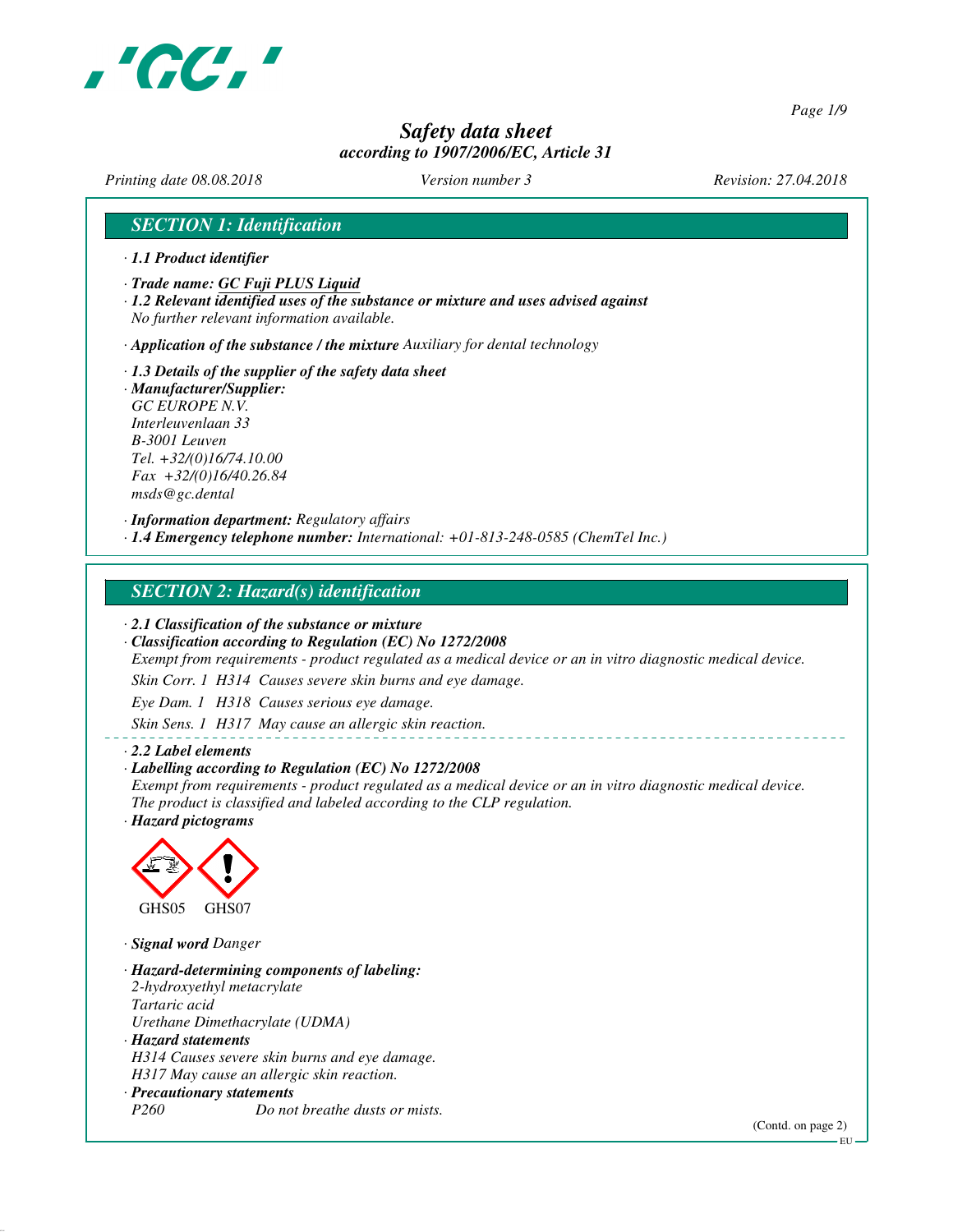*Printing date 08.08.2018 Version number 3 Revision: 27.04.2018*

## *Trade name: GC Fuji PLUS Liquid*

|                           | (Contd. of page $1$ )                                                                                      |
|---------------------------|------------------------------------------------------------------------------------------------------------|
| P <sub>280</sub>          | Wear protective gloves / eye protection / face protection.                                                 |
|                           | P303+P361+P353 IF ON SKIN (or hair): Take off immediately all contaminated clothing. Rinse skin with water |
|                           | <i>for showerl.</i>                                                                                        |
|                           | P305+P351+P338 IF IN EYES: Rinse cautiously with water for several minutes. Remove contact lenses, if      |
|                           | present and easy to do. Continue rinsing.                                                                  |
| <i>P310</i>               | Immediately call a POISON CENTER/doctor.                                                                   |
| P321                      | Specific treatment (see on this label).                                                                    |
| $P362 + P364$             | Take off contaminated clothing and wash it before reuse.                                                   |
| P405                      | Store locked up.                                                                                           |
| <i>P501</i>               | Dispose of contents/container in accordance with local/regional/national/international                     |
|                           | regulations.                                                                                               |
| $\cdot$ 2.3 Other hazards |                                                                                                            |

*· Results of PBT and vPvB assessment*

*· PBT: Not applicable.*

*· vPvB: Not applicable.*

## *SECTION 3: Composition/information on ingredients*

#### *· 3.2 Chemical characterization: Mixtures*

#### *· Description:*

*Only substances required to be mentioned according to Annex II of regulation 1907/2006 are listed. Information on the other substances that may be present can be obtained upon request.*

| · Dangerous components: |                                                                                           |             |
|-------------------------|-------------------------------------------------------------------------------------------|-------------|
|                         | 868-77-9 2-hydroxyethyl metacrylate                                                       | $25 - 50\%$ |
|                         | Skin Irrit. 2, H315; Eye Irrit. 2, H319; Skin Sens. 1, H317                               |             |
|                         | 87-69-4 Tartaric acid                                                                     | $5 - 10\%$  |
|                         | Eye Dam. 1, H318                                                                          |             |
|                         | 1830-78-0 2-Hydroxy-1,3 dimethacryloxypropane                                             | $2.5 - 5\%$ |
|                         | Skin Irrit. 2, H315; Eye Irrit. 2, H319; STOT SE 3, H335                                  |             |
|                         | 72869-86-4 Urethane Dimethacrylate (UDMA)                                                 | $2.5 - 5\%$ |
|                         | Skin Sens. 1, H317                                                                        |             |
|                         | A different information. For the wording of the listed becaud physeses weby to section 16 |             |

*· Additional information: For the wording of the listed hazard phrases refer to section 16.*

# *SECTION 4: First-aid measures*

#### *· 4.1 Description of first aid measures*

*· General information:*

*Immediately remove any clothing soiled by the product.*

*If symptoms persist consult doctor.*

*· After inhalation:*

*Supply fresh air. If required, provide artificial respiration. Keep patient warm. Consult doctor if symptoms persist. Take affected persons into fresh air and keep quiet.*

*· After skin contact: Immediately wash with water and soap and rinse thoroughly. Seek medical treatment. If skin irritation continues, consult a doctor.*

#### *· After eye contact:*

#### *Protect unharmed eye.*

*Rinse opened eye for several minutes under running water.*

(Contd. on page 3)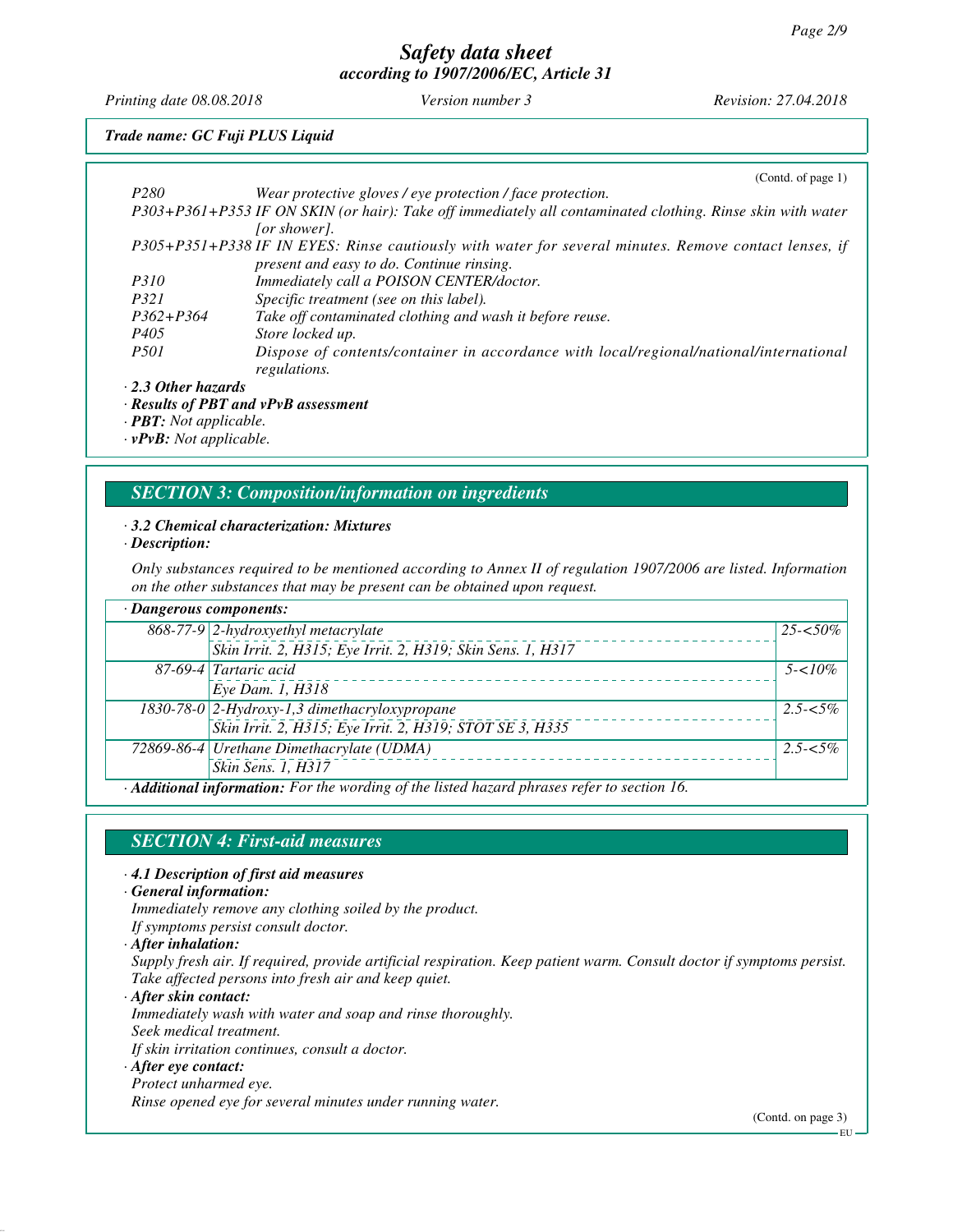*Printing date 08.08.2018 Version number 3 Revision: 27.04.2018*

*Trade name: GC Fuji PLUS Liquid*

(Contd. of page 2)

*Call a doctor immediately.*

*· After swallowing:*

*Rinse out mouth and then drink plenty of water. If symptoms persist consult doctor.*

*· 4.2 Most important symptoms and effects, both acute and delayed Allergic reactions*

*· 4.3 Indication of any immediate medical attention and special treatment needed*

*No further relevant information available.*

# *SECTION 5: Fire-fighting measures*

#### *· 5.1 Extinguishing media*

*· Suitable extinguishing agents:*

*CO2, extinguishing powder or water spray. Fight larger fires with water spray or alcohol resistant foam. Use fire fighting measures that suit the environment.*

- *· For safety reasons unsuitable extinguishing agents: Water with full jet*
- *· 5.2 Special hazards arising from the substance or mixture*
- *Formation of toxic gases is possible during heating or in case of fire.*
- *· 5.3 Advice for firefighters*
- *· Protective equipment: Wear self-contained respiratory protective device.*

*· Additional information*

*Dispose of fire debris and contaminated fire fighting water in accordance with official regulations.*

## *SECTION 6: Accidental release measures*

*· 6.1 Personal precautions, protective equipment and emergency procedures Remove persons from danger area. Avoid contact with the eyes and skin. Wear protective clothing. · 6.2 Environmental precautions: Do not allow product to reach sewage system or any water course. Do not allow to penetrate the ground/soil.*

*· 6.3 Methods and material for containment and cleaning up:*

*Use neutralizing agent. Absorb liquid components with liquid-binding material.*

*Dispose of the collected material according to regulations.*

#### *· 6.4 Reference to other sections*

*See Section 7 for information on safe handling. See Section 8 for information on personal protection equipment. See Section 13 for disposal information.*

# *SECTION 7: Handling and storage*

*· 7.1 Precautions for safe handling Ensure good ventilation/exhaustion at the workplace. Prevent formation of aerosols. Avoid contact with the eyes and skin.*

*· Information about protection against explosions and fires: No special measures required.*

*· 7.2 Conditions for safe storage, including any incompatibilities*

*· Storage:*

*· Requirements to be met by storerooms and receptacles: Store only in unopened original receptacles.*

(Contd. on page 4)

EU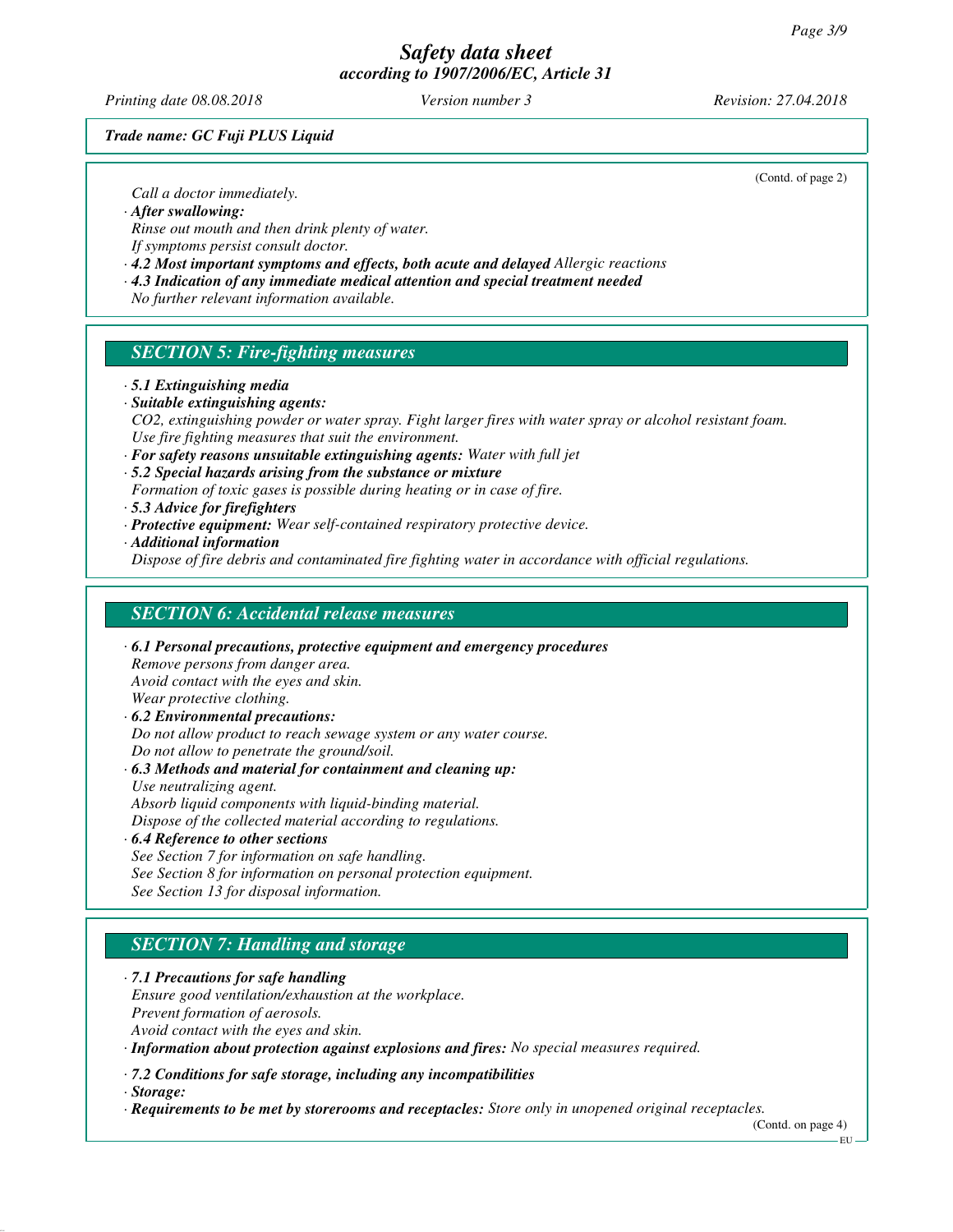*Printing date 08.08.2018 Version number 3 Revision: 27.04.2018*

(Contd. of page 3)

*Trade name: GC Fuji PLUS Liquid*

- *· Information about storage in one common storage facility: Store away from foodstuffs.*
- *· Further information about storage conditions: Keep receptacle tightly sealed.*
- *· 7.3 Specific end use(s) No further relevant information available.*

## *SECTION 8: Exposure controls/personal protection*

- *· Additional information about design of technical systems: No further data; see item 7.*
- *· 8.1 Control parameters*
- *· Components with limit values that require monitoring at the workplace:*

*The product does not contain any relevant quantities of materials with critical values that have to be monitored at the workplace.*

- *· Additional information: The lists that were valid during the creation were used as basis.*
- *· 8.2 Exposure controls*
- *· Personal protective equipment:*
- *· General protective and hygienic measures:*
- *The usual precautionary measures for handling chemicals should be followed.*
- *Avoid contact with the eyes and skin.*
- *Wash hands before breaks and at the end of work.*
- *Keep away from foodstuffs, beverages and feed.*
- *Immediately remove all soiled and contaminated clothing.*
- *· Breathing equipment: Suitable respiratory protective device recommended.*
- *· Protection of hands:*



*Protective gloves*

#### *· Material of gloves*

*The selection of the suitable gloves does not only depend on the material, but also on further marks of quality and varies from manufacturer to manufacturer. As the product is a preparation of several substances, the resistance of the glove material can not be calculated in advance and has therefore to be checked prior to the application.*

*· Penetration time of glove material*

*The exact break through time has to be found out by the manufacturer of the protective gloves and has to be observed.*

*· Eye protection:*



*Tightly sealed goggles*

# *SECTION 9: Physical and chemical properties*

- *· 9.1 Information on basic physical and chemical properties*
- *· General Information*
- *· Appearance: Form: Fluid*
- 
- 
- *Color: Light yellow · Odor: Odorless*
- *<u>Odor</u> threshold: <i>Not determined.*

(Contd. on page 5)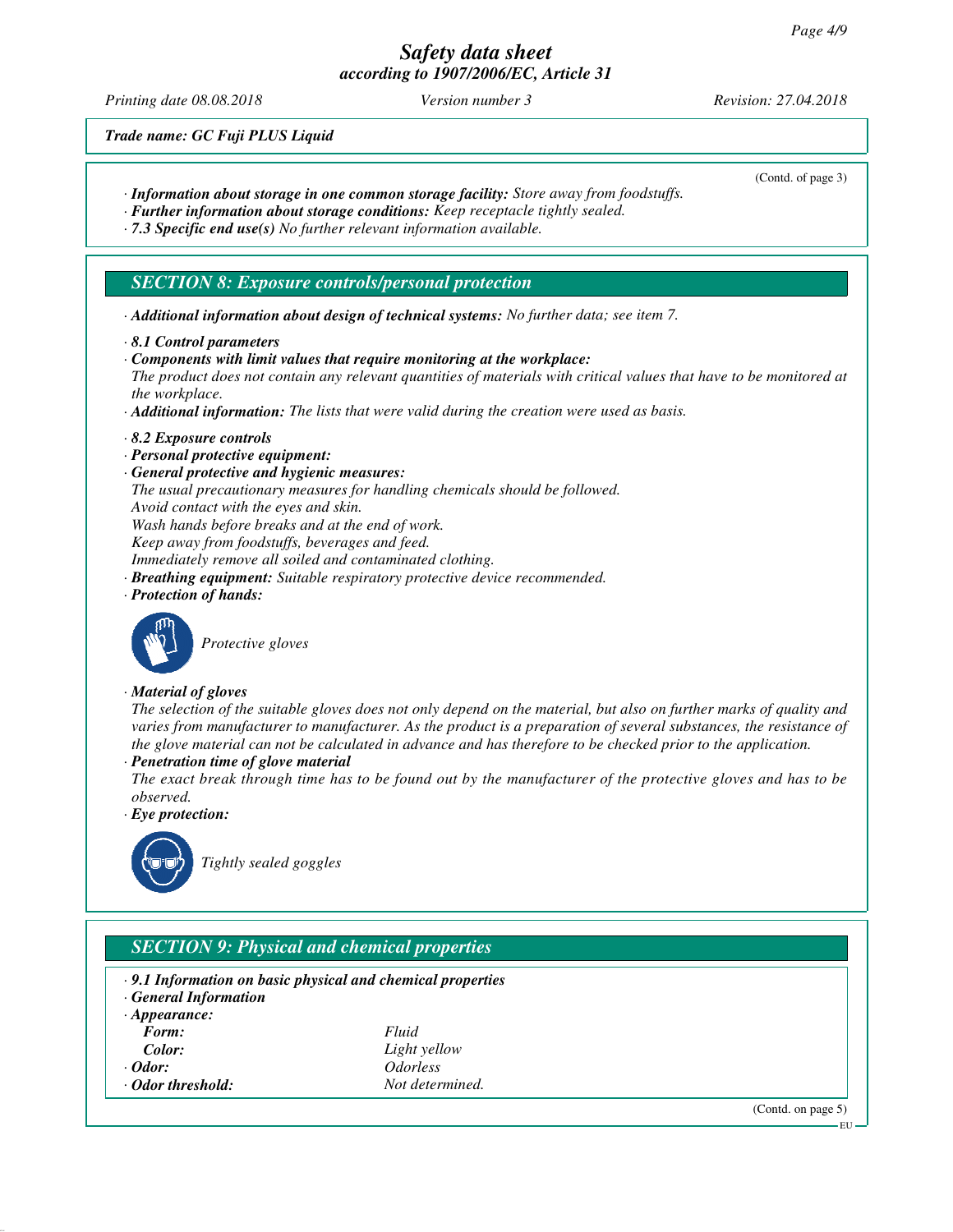*Printing date 08.08.2018 Version number 3 Revision: 27.04.2018*

*Trade name: GC Fuji PLUS Liquid*

|                                                            | (Contd. of page 4)                            |  |
|------------------------------------------------------------|-----------------------------------------------|--|
| $\cdot$ pH-value at 20 °C:                                 | 1.9                                           |  |
| $\cdot$ Change in condition                                |                                               |  |
| <b>Melting point/Melting range:</b>                        | Undetermined.                                 |  |
| <b>Boiling point/Boiling range:</b>                        | Undetermined.                                 |  |
| · Flash point:                                             | Not applicable.                               |  |
| · Flammability (solid, gaseous):                           | Not applicable.                               |  |
| · Ignition temperature:                                    | Undetermined.                                 |  |
| · Decomposition temperature:                               | Not determined.                               |  |
| · Auto igniting:                                           | Product is not selfigniting.                  |  |
| · Danger of explosion:                                     | Product does not present an explosion hazard. |  |
| $\cdot$ Explosion limits:                                  |                                               |  |
| Lower:                                                     | Not determined.                               |  |
| <b>Upper:</b>                                              | Not determined.                               |  |
| · Vapor pressure:                                          | Not determined.                               |  |
| $\cdot$ Density:                                           | Not determined.                               |  |
| $\cdot$ Relative density                                   | Not determined.                               |  |
| · Vapor density                                            | Not determined.                               |  |
| $\cdot$ Evaporation rate                                   | Not determined.                               |  |
| · Solubility in / Miscibility with                         |                                               |  |
| Water:                                                     | Insoluble.                                    |  |
| · Partition coefficient (n-octanol/water): Not determined. |                                               |  |
| · Viscosity:                                               |                                               |  |
| Dynamic:                                                   | Not determined.                               |  |
| Kinematic:                                                 | Not determined.                               |  |
| · Solvent content:                                         |                                               |  |
| Organic solvents:                                          | $0.0\%$                                       |  |
| Water:                                                     | 25.0%                                         |  |
| $VOC$ (EC)                                                 | 0.0 g/l                                       |  |
| .9.2 Other information                                     | No further relevant information available.    |  |

# *SECTION 10: Stability and reactivity*

*· 10.1 Reactivity No further relevant information available.*

*· 10.2 Chemical stability*

*· Thermal decomposition / conditions to be avoided: No decomposition if used according to specifications.*

- *· 10.3 Possibility of hazardous reactions No dangerous reactions known.*
- *· 10.4 Conditions to avoid No further relevant information available.*
- *· 10.5 Incompatible materials: No further relevant information available.*

*· 10.6 Hazardous decomposition products: No dangerous decomposition products known.*

(Contd. on page 6)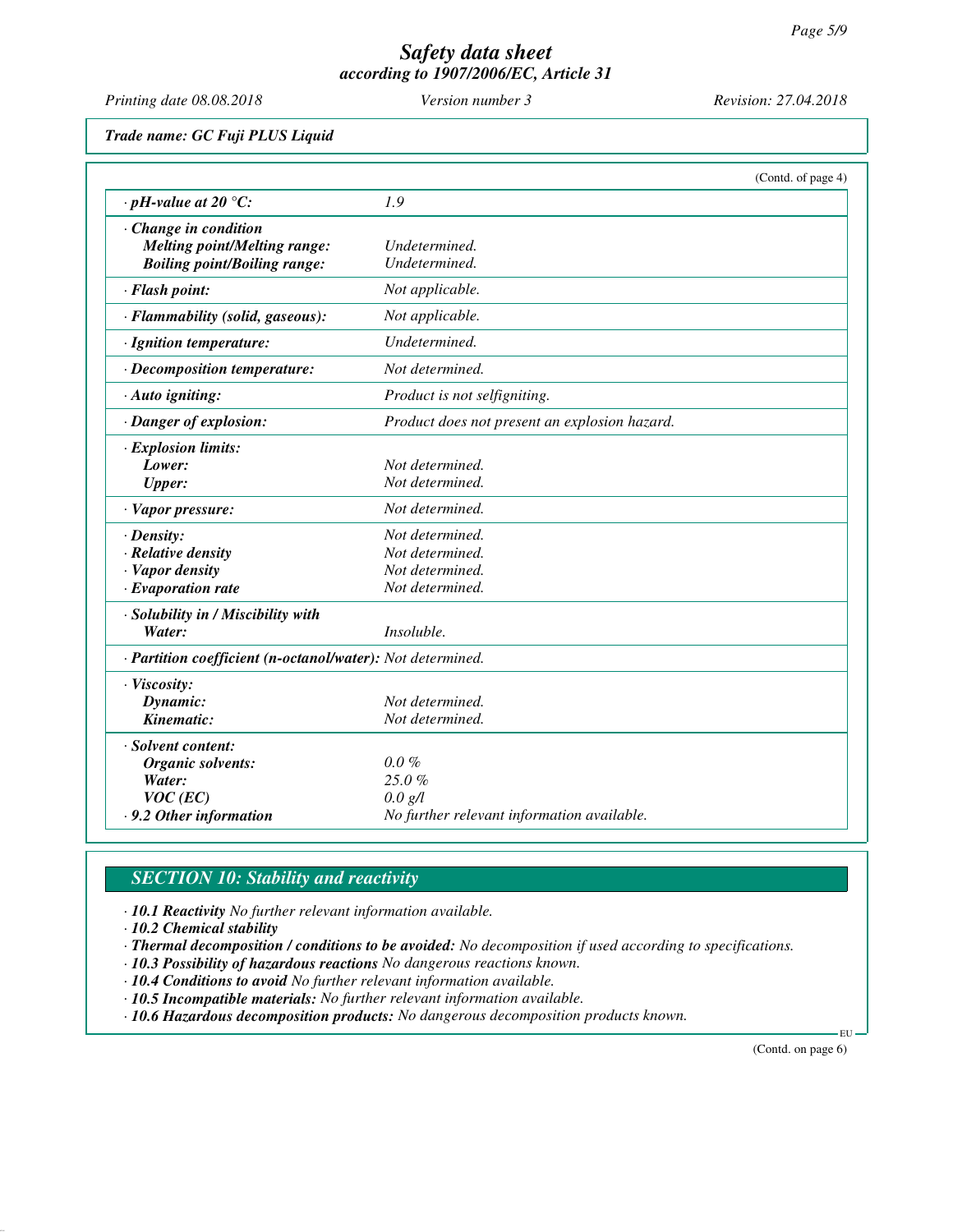*Printing date 08.08.2018 Version number 3 Revision: 27.04.2018*

*Trade name: GC Fuji PLUS Liquid*

(Contd. of page 5)

#### *SECTION 11: Toxicological information*

#### *· 11.1 Information on toxicological effects*

*· Acute toxicity: Based on available data, the classification criteria are not met.*

#### *· LD/LC50 values that are relevant for classification:*

## *72869-86-4 Urethane Dimethacrylate (UDMA)*

*Oral LD50 > 5000 mg/kg (rat female) (OECD 401)*

#### *· Primary irritant effect:*

#### *· on the skin:*

- *Causes severe skin burns and eye damage.*
- *· on the eye:*

*Causes serious eye damage.*

- *· Sensitization:*
- *May cause an allergic skin reaction.*
- *· Additional toxicological information:*

#### *· OSHA-Ca (Occupational Safety & Health Administration)*

*None of the ingredients is listed.*

- *· Repeated dose toxicity No further relevant information available.*
- *· CMR effects (carcinogenity, mutagenicity and toxicity for reproduction)*
- *No further relevant information available.*
- *· Germ cell mutagenicity Based on available data, the classification criteria are not met.*
- *· Carcinogenicity Based on available data, the classification criteria are not met.*
- *· Reproductive toxicity Based on available data, the classification criteria are not met.*
- *· STOT-single exposure Based on available data, the classification criteria are not met.*
- *· STOT-repeated exposure Based on available data, the classification criteria are not met.*
- *· Aspiration hazard Based on available data, the classification criteria are not met.*

# *SECTION 12: Ecological information*

#### *· 12.1 Toxicity*

*· Aquatic toxicity:*

#### *72869-86-4 Urethane Dimethacrylate (UDMA)*

*EC50/48h (static) > 1.2 mg/l (daphnia magna) (OECD 202)*

- *· 12.2 Persistence and degradability No further relevant information available.*
- *· 12.3 Bioaccumulative potential No further relevant information available.*
- *· 12.4 Mobility in soil No further relevant information available.*
- *· Additional ecological information:*

*· General notes:*

*Must not reach bodies of water or drainage ditch undiluted or unneutralized.*

*Rinse off of bigger amounts into drains or the aquatic environment may lead to decreased pH-values. A low pHvalue harms aquatic organisms. In the dilution of the use-level the pH-value is considerably increased, so that after the use of the product the aqueous waste, emptied into drains, is only low water-dangerous.*

*Water hazard class 1 (Self-assessment): slightly hazardous for water*

*Do not allow undiluted product or large quantities of it to reach ground water, water course or sewage system.*

## *· 12.5 Results of PBT and vPvB assessment*

*· PBT: Not applicable.*

*· vPvB: Not applicable.*

(Contd. on page 7)

EU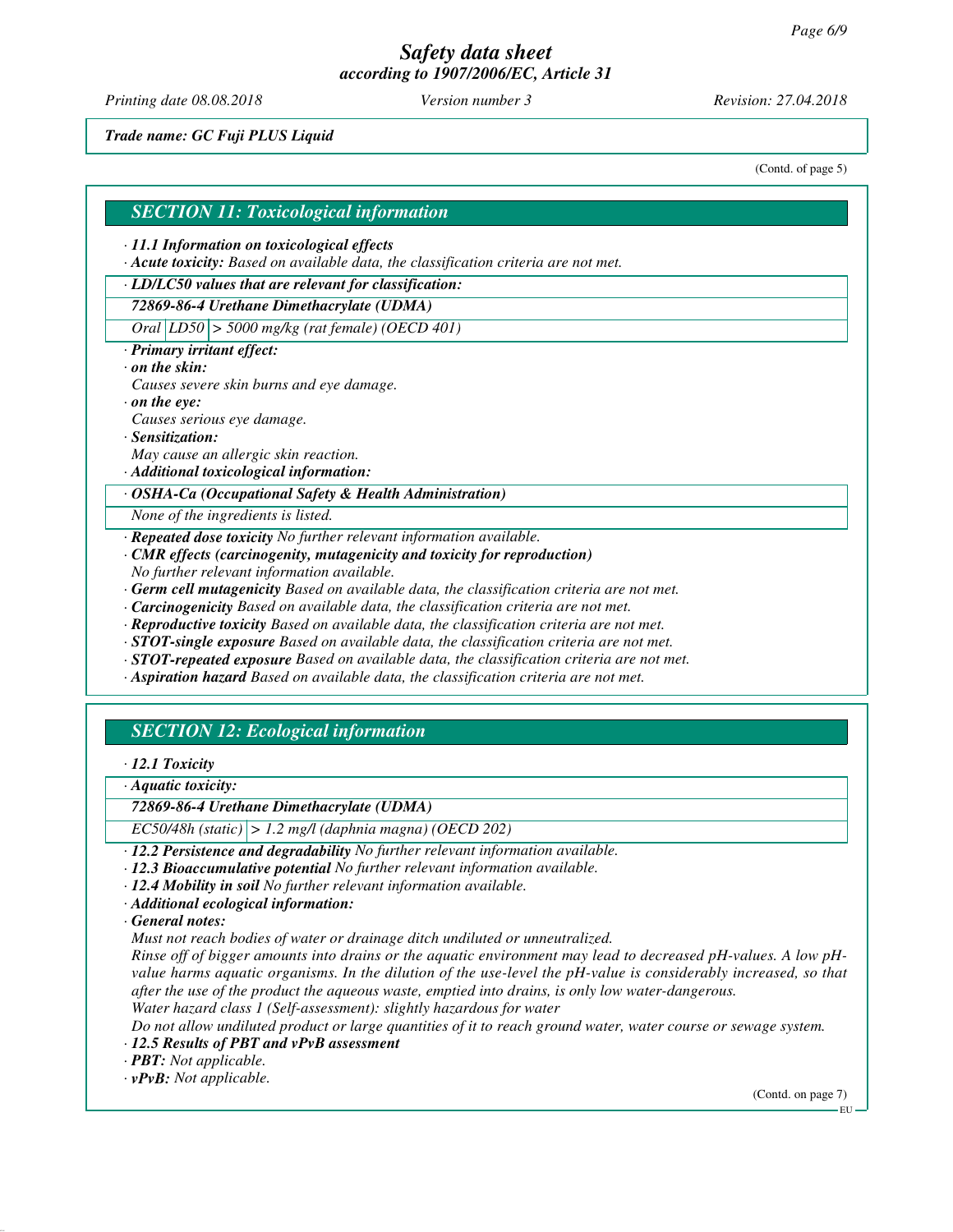*Printing date 08.08.2018 Version number 3 Revision: 27.04.2018*

(Contd. of page 6)

*Trade name: GC Fuji PLUS Liquid*

*· 12.6 Other adverse effects No further relevant information available.*

# *SECTION 13: Disposal considerations*

#### *· 13.1 Waste treatment methods*

*· Recommendation:*

*Must not be disposed of together with household garbage. Do not allow product to reach sewage system.*

*· European waste catalogue*

| 18 00 00   WASTES FROM HUMAN OR ANIMAL HEALTH CARE AND/OR RELATED RESEARCH (except         |
|--------------------------------------------------------------------------------------------|
| (kitchen and restaurant wastes not arising from immediate health care)                     |
| 18 01 00   wastes from natal care, diagnosis, treatment or prevention of disease in humans |
| 18 01 06 $*$ chemicals consisting of or containing hazardous substances                    |

*· Uncleaned packagings:*

*· Recommendation: Disposal must be made according to official regulations.*

| <b>SECTION 14: Transport information</b>                                                                      |                                                                                                                                  |  |
|---------------------------------------------------------------------------------------------------------------|----------------------------------------------------------------------------------------------------------------------------------|--|
| $\cdot$ 14.1 UN-Number<br>· ADR, IMDG, IATA                                                                   | <b>UN3265</b>                                                                                                                    |  |
| $\cdot$ 14.2 UN proper shipping name<br>$\cdot$ DOT                                                           | Corrosive liquid, acidic, organic, n.o.s. (Polyacrylic acid,<br>Tartaric acid)                                                   |  |
| $\cdot$ <i>ADR</i><br>$\cdot$ IMDG, IATA                                                                      | 3265 CORROSIVE LIQUID, ACIDIC, ORGANIC, N.O.S.<br>(Polyacrylic acid, Tartaric acid)<br>CORROSIVE LIQUID, ACIDIC, ORGANIC, N.O.S. |  |
| $\cdot$ 14.3 Transport hazard class(es)                                                                       | (Polyacrylic acid, Tartaric acid)                                                                                                |  |
| $\cdot$ ADR<br>$\cdot Class$<br>· Label                                                                       | 8 (C3) Corrosive substances<br>8                                                                                                 |  |
| $\cdot$ IMDG, IATA<br>$\cdot$ Class<br>· Label                                                                | 8 Corrosive substances<br>8                                                                                                      |  |
| · 14.4 Packing group<br>· ADR, IMDG, IATA                                                                     | II                                                                                                                               |  |
| $\cdot$ 14.5 Environmental hazards:<br>$\cdot$ Marine pollutant:                                              | No                                                                                                                               |  |
| $\cdot$ 14.6 Special precautions for user<br>· Danger code (Kemler):<br>· EMS Number:<br>· Segregation groups | Warning: Corrosive substances<br>80<br>$F-A, S-B$<br>Acids                                                                       |  |
| $\cdot$ 14.7 Transport in bulk according to Annex II of<br><b>MARPOL73/78 and the IBC Code</b>                | Not applicable.                                                                                                                  |  |
|                                                                                                               | (Contd. on page 8)                                                                                                               |  |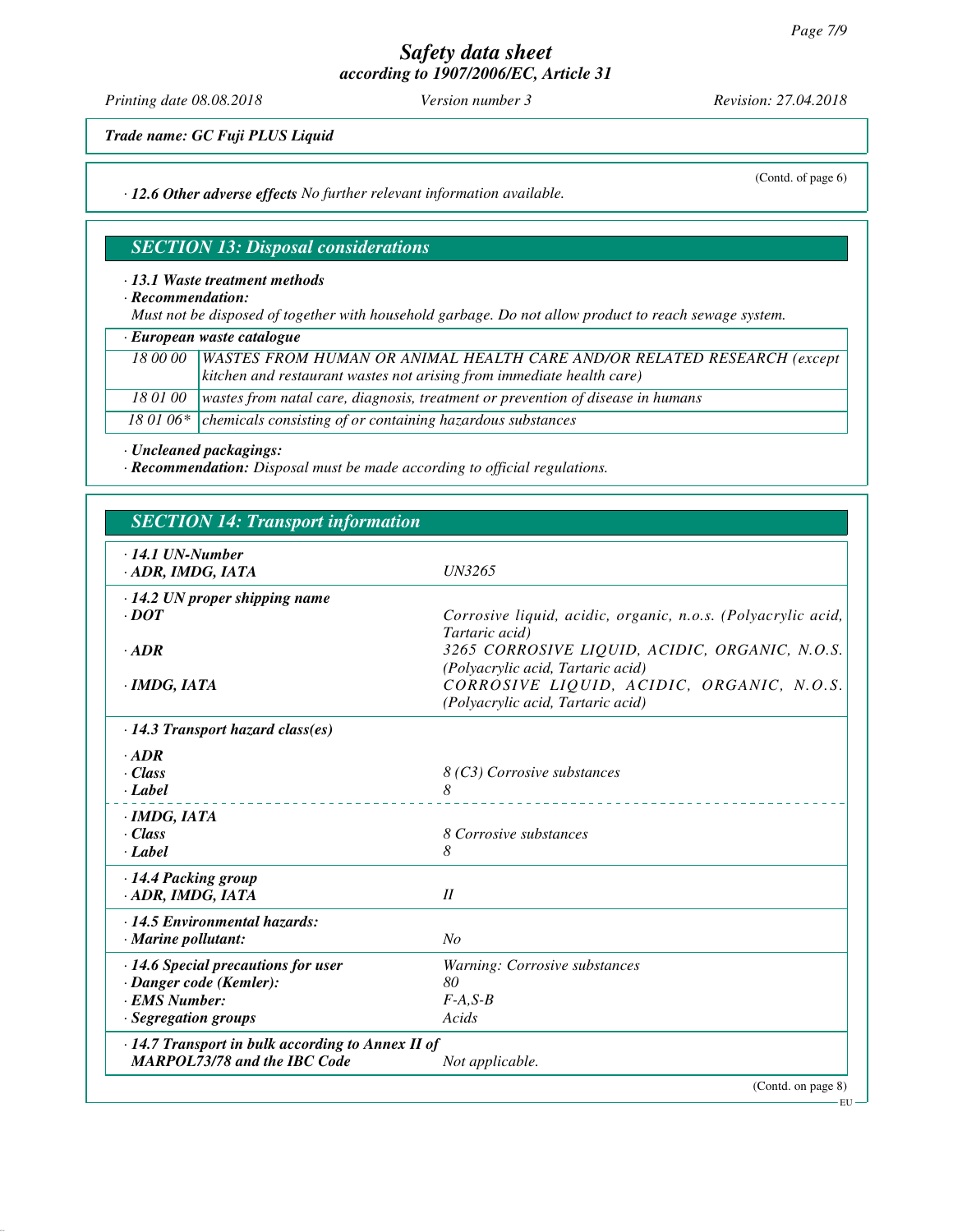*Printing date 08.08.2018 Version number 3 Revision: 27.04.2018*

*Trade name: GC Fuji PLUS Liquid*

|                                     | (Contd. of page 7)                                                                            |
|-------------------------------------|-----------------------------------------------------------------------------------------------|
| · Transport/Additional information: |                                                                                               |
| $\cdot$ ADR                         |                                                                                               |
| $\cdot$ Limited quantities (LQ)     | II.                                                                                           |
| $\cdot$ Excepted quantities (EQ)    | Code: E2                                                                                      |
|                                     | Maximum net quantity per inner packaging: 30 ml                                               |
|                                     | Maximum net quantity per outer packaging: 500 ml                                              |
| · Transport category                |                                                                                               |
| · Tunnel restriction code           | $\cal E$                                                                                      |
| · IMDG                              |                                                                                               |
| $\cdot$ Limited quantities (LQ)     | II.                                                                                           |
| $\cdot$ Excepted quantities (EQ)    | Code: E2                                                                                      |
|                                     | Maximum net quantity per inner packaging: 30 ml                                               |
|                                     | Maximum net quantity per outer packaging: 500 ml                                              |
| · UN "Model Regulation":            | UN 3265 CORROSIVE LIQUID, ACIDIC, ORGANIC, N.O.S.<br>(POLYACRYLIC ACID, TARTARIC ACID), 8, II |

# *SECTION 15: Regulatory information*

*· 15.1 Safety, health and environmental regulations/legislation specific for the substance or mixture · Sara*

*· Section 355 (extremely hazardous substances):*

*None of the ingredient is listed.*

*· Section 313 (Specific toxic chemical listings):*

*None of the ingredients is listed.*

## *· Proposition 65*

*· Chemicals known to cause cancer:*

*None of the ingredients is listed.*

*· Chemicals known to cause reproductive toxicity for females:*

*None of the ingredients is listed.*

*· Chemicals known to cause reproductive toxicity for males:*

*None of the ingredients is listed.*

*· Chemicals known to cause developmental toxicity:*

*None of the ingredients is listed.*

## *· Carcinogenic categories*

*· EPA (Environmental Protection Agency)*

*None of the ingredients is listed.*

*· TLV (Threshold Limit Value established by ACGIH)*

*None of the ingredients is listed.*

*· MAK (German Maximum Workplace Concentration)*

*None of the ingredients is listed.*

*· NIOSH-Ca (National Institute for Occupational Safety and Health)*

*None of the ingredients is listed.*

(Contd. on page 9)

EU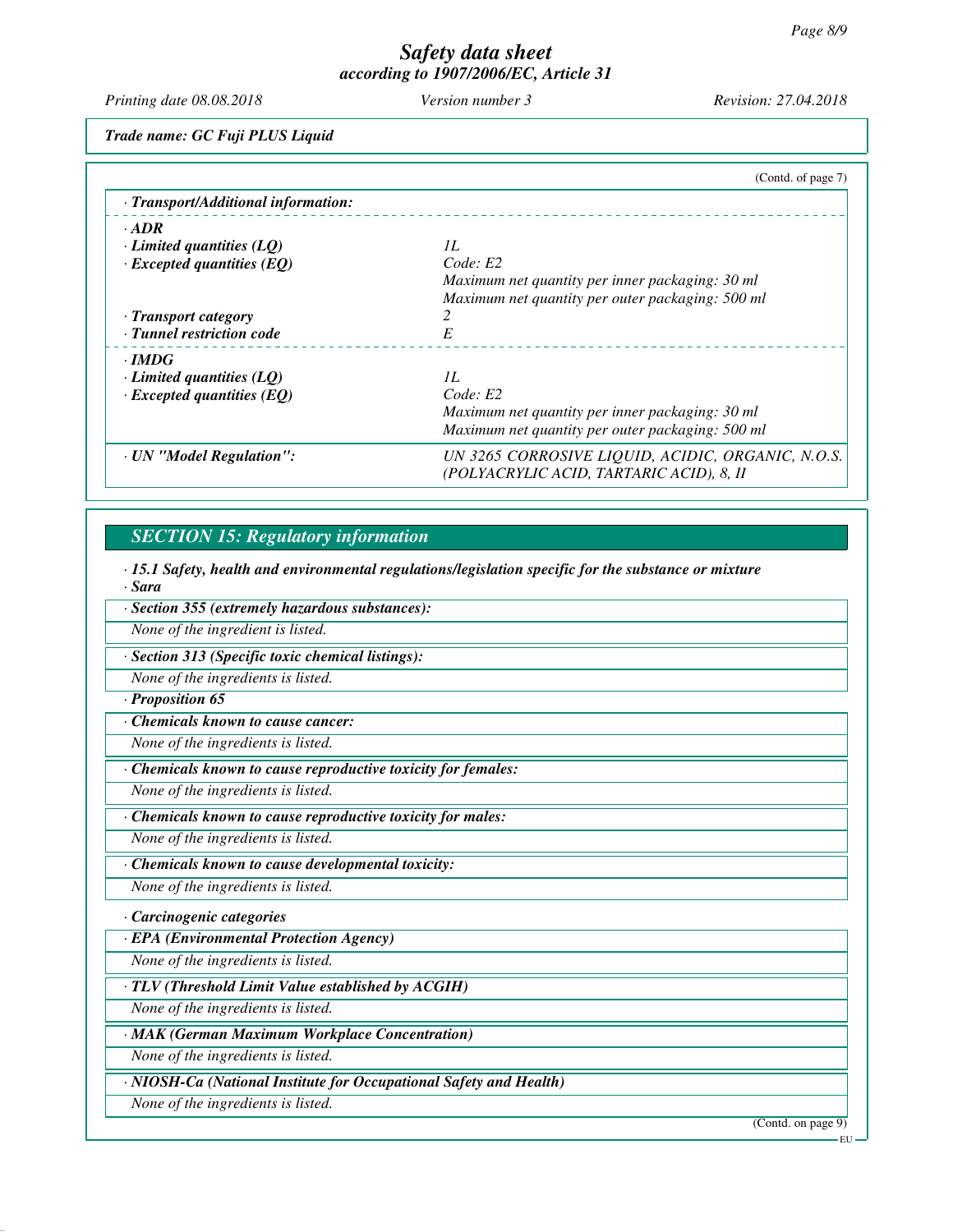*Printing date 08.08.2018 Version number 3 Revision: 27.04.2018*

*Trade name: GC Fuji PLUS Liquid*

(Contd. of page 8)

#### *· Directive 2012/18/EU*

- *· Named dangerous substances ANNEX I None of the ingredients is listed.*
- *· REGULATION (EC) No 1907/2006 ANNEX XVII Conditions of restriction: 3*
- *· 15.2 Chemical safety assessment: A Chemical Safety Assessment has not been carried out.*

#### *SECTION 16: Other information*

#### *· Relevant phrases*

*H315 Causes skin irritation. H317 May cause an allergic skin reaction. H318 Causes serious eye damage. H319 Causes serious eye irritation. H335 May cause respiratory irritation. · Classification according to Regulation (EC) No 1272/2008 Calculation method · Department issuing SDS: Regulatory affairs · Contact: msds@gc.dental · Abbreviations and acronyms: ADR: Accord européen sur le transport des marchandises dangereuses par Route (European Agreement concerning the International Carriage of Dangerous Goods by Road) IMDG: International Maritime Code for Dangerous Goods DOT: US Department of Transportation IATA: International Air Transport Association GHS: Globally Harmonised System of Classification and Labelling of Chemicals ACGIH: American Conference of Governmental Industrial Hygienists EINECS: European Inventory of Existing Commercial Chemical Substances ELINCS: European List of Notified Chemical Substances CAS: Chemical Abstracts Service (division of the American Chemical Society) VOC: Volatile Organic Compounds (USA, EU) LC50: Lethal concentration, 50 percent LD50: Lethal dose, 50 percent PBT: Persistent, Bioaccumulative and Toxic vPvB: very Persistent and very Bioaccumulative NIOSH: National Institute for Occupational Safety OSHA: Occupational Safety & Health Skin Corr. 1: Skin corrosion/irritation – Category 1 Skin Irrit. 2: Skin corrosion/irritation – Category 2 Eye Dam. 1: Serious eye damage/eye irritation – Category 1 Eye Irrit. 2: Serious eye damage/eye irritation – Category 2 Skin Sens. 1: Skin sensitisation – Category 1 STOT SE 3: Specific target organ toxicity (single exposure) – Category 3 · Sources • ECHA (http://echa.europa.eu/) • EnviChem (www.echemportal.org) · \* Data compared to the previous version altered. This version replaces all previous versions. Disclaimer:*

*The information contained herein is believed to be true and accurate. However, all statements, recommendations or suggestions are made without any guarantee, representation or warranty, express or implied, on our part. Therefore, no warranty is made or to be implied that the information set out in this document is accurate or complete, and we accordingly exclude all liability in connection with the use of this information or the products referred to herein. All such risks are assumed by the purchaser/user. The information contained herein is also subject to change without notice. For the avoidance of doubt, however, nothing in this document excludes or limits our liability for death or personal injury caused by our negligence or for fraudulent misrepresentation.*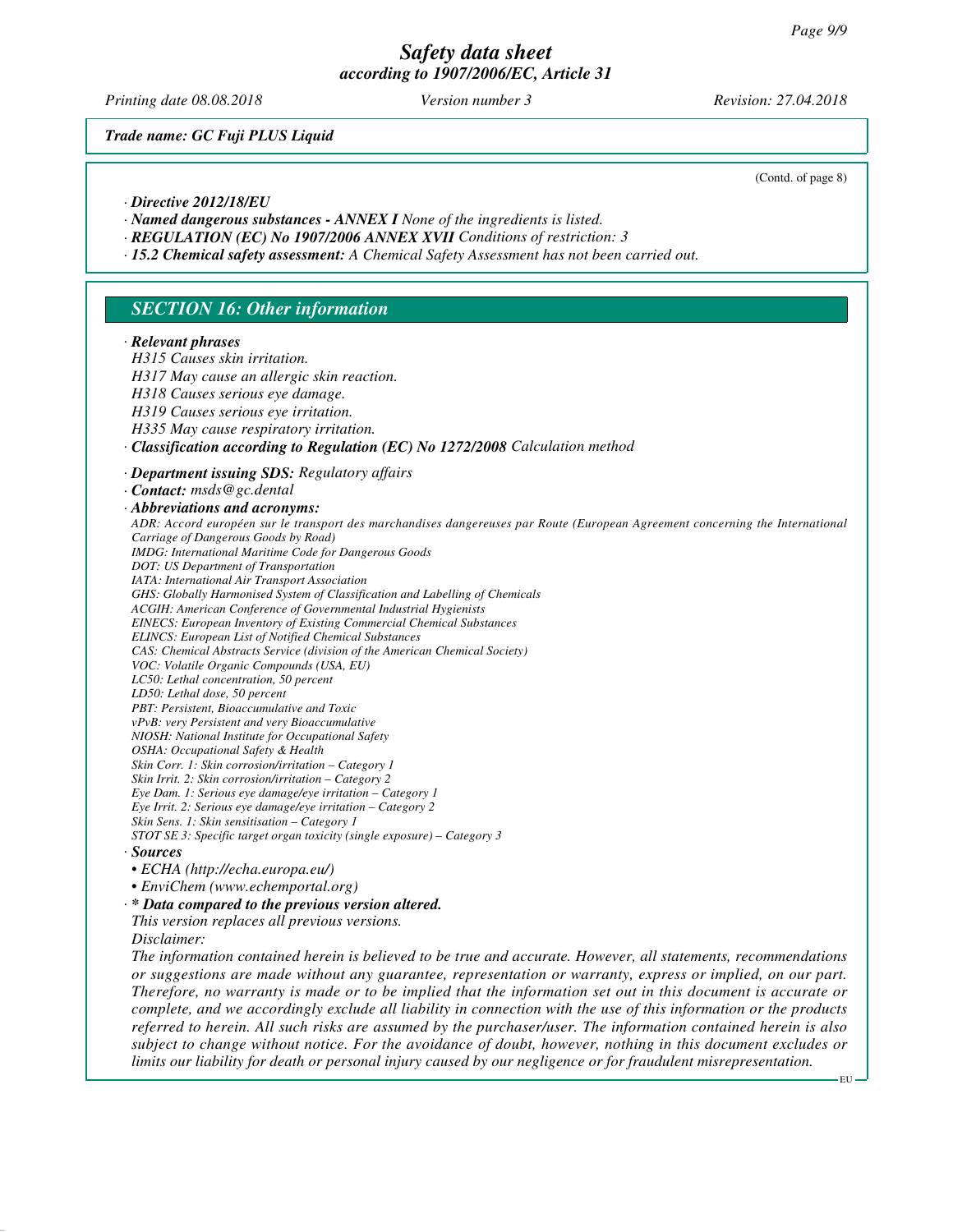

*Page 1/7*

# *Safety data sheet according to 1907/2006/EC, Article 31*

*Printing date 08.08.2018 Version number 3 Revision: 20.01.2016*

## *SECTION 1: Identification*

- *· 1.1 Product identifier*
- *· Trade name: GC Fuji PLUS Powder*
- *· 1.2 Relevant identified uses of the substance or mixture and uses advised against No further relevant information available.*

*· Application of the substance / the mixture Auxiliary for dental technology*

*· 1.3 Details of the supplier of the safety data sheet · Manufacturer/Supplier: GC EUROPE N.V. Interleuvenlaan 33 B-3001 Leuven Tel. +32/(0)16/74.10.00 Fax +32/(0)16/40.26.84 msds@gc.dental*

*· Information department: Regulatory affairs · 1.4 Emergency telephone number: International: +01-813-248-0585 (ChemTel Inc.)*

## *SECTION 2: Hazard(s) identification*

- *· 2.1 Classification of the substance or mixture*
- *· Classification according to Regulation (EC) No 1272/2008*

*Exempt from requirements - product regulated as a medical device or an in vitro diagnostic medical device.*

*The product is not classified, according to the CLP regulation.*

#### *· 2.2 Label elements*

#### *· Labelling according to Regulation (EC) No 1272/2008*

*Exempt from requirements - product regulated as a medical device or an in vitro diagnostic medical device. · Hazard pictograms Void*

- *· Signal word Void*
- *· Hazard statements Void*
- *· 2.3 Other hazards*
- *· Results of PBT and vPvB assessment*
- *· PBT: Not applicable.*
- *· vPvB: Not applicable.*

# *SECTION 3: Composition/information on ingredients*

#### *· 3.2 Chemical characterization: Mixtures*

*· Description:*

*Only substances required to be mentioned according to Annex II of regulation 1907/2006 are listed. Information on the other substances that may be present can be obtained upon request.*

*· Dangerous components: Void*

*· Additional information: For the wording of the listed hazard phrases refer to section 16.*

(Contd. on page 2)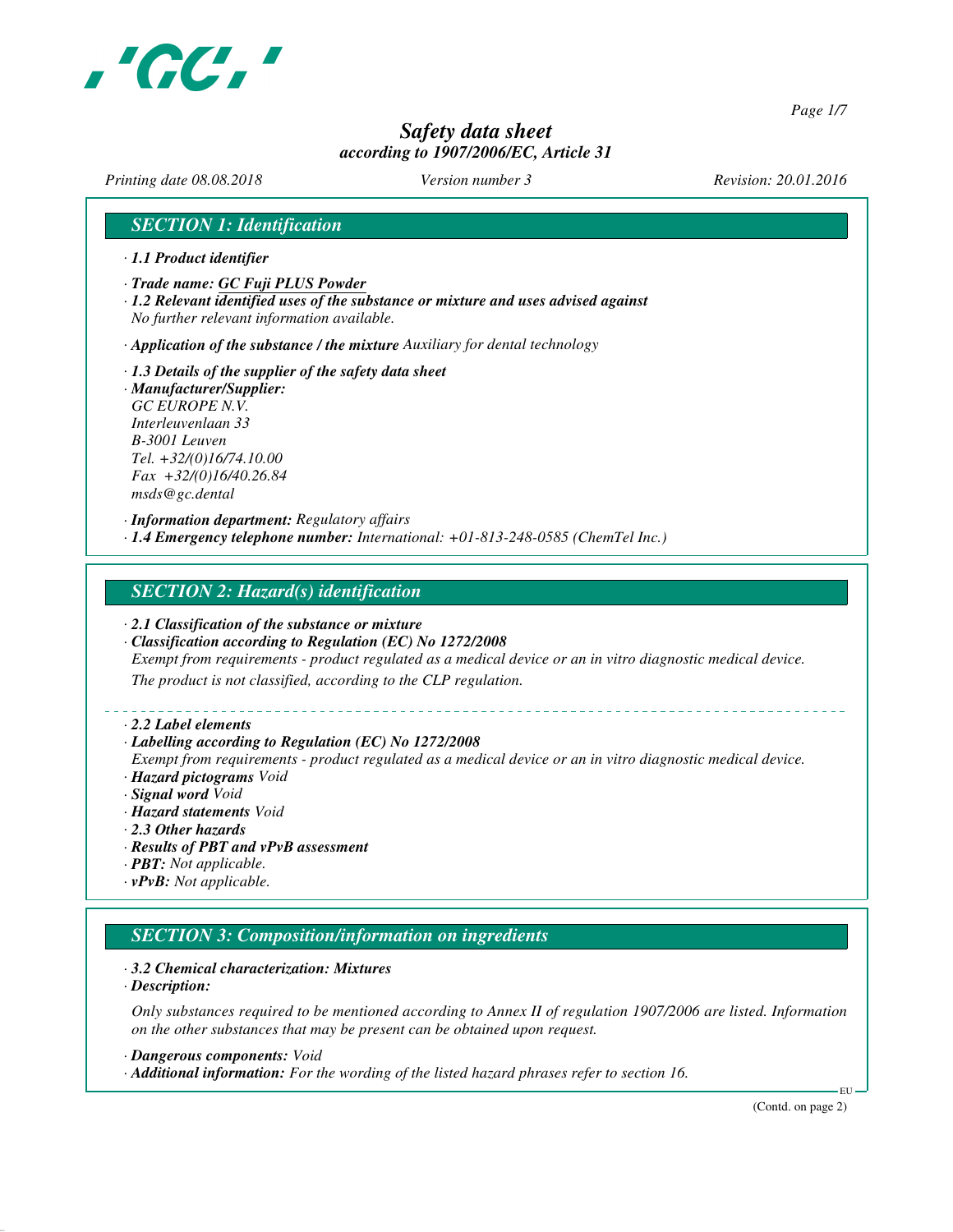*Printing date 08.08.2018 Version number 3 Revision: 20.01.2016*

*Trade name: GC Fuji PLUS Powder*

(Contd. of page 1)

#### *SECTION 4: First-aid measures*

*· 4.1 Description of first aid measures*

*· General information:*

*No special measures required.*

*If symptoms persist consult doctor.*

*· After inhalation: Take affected persons into fresh air and keep quiet.*

- *· After skin contact: Immediately rinse with water.*
- *· After eye contact:*

*Rinse opened eye for several minutes under running water. If symptoms persist, consult a doctor. · After swallowing:*

*Rinse out mouth and then drink plenty of water.*

*If symptoms persist consult doctor.*

- *· 4.2 Most important symptoms and effects, both acute and delayed No further relevant information available.*
- *· 4.3 Indication of any immediate medical attention and special treatment needed*

*No further relevant information available.*

## *SECTION 5: Fire-fighting measures*

- *· 5.1 Extinguishing media*
- *· Suitable extinguishing agents:*
- *CO2, extinguishing powder or water spray. Fight larger fires with water spray or alcohol resistant foam. Use fire fighting measures that suit the environment.*
- *· For safety reasons unsuitable extinguishing agents: Water with full jet*
- *· 5.2 Special hazards arising from the substance or mixture*
- *Formation of toxic gases is possible during heating or in case of fire.*
- *· 5.3 Advice for firefighters*
- *· Protective equipment: Wear self-contained respiratory protective device.*
- *· Additional information*

*Dispose of fire debris and contaminated fire fighting water in accordance with official regulations.*

## *SECTION 6: Accidental release measures*

*· 6.1 Personal precautions, protective equipment and emergency procedures Remove persons from danger area.*

*· 6.2 Environmental precautions:*

*Do not allow product to reach sewage system or any water course.*

*Inform respective authorities in case of seepage into water course or sewage system.*

*Do not allow to penetrate the ground/soil.*

*In case of seepage into the ground inform responsible authorities.*

*· 6.3 Methods and material for containment and cleaning up:*

- *Pick up mechanically. Dispose of the collected material according to regulations.*
- *· 6.4 Reference to other sections See Section 7 for information on safe handling. See Section 8 for information on personal protection equipment. See Section 13 for disposal information.*

(Contd. on page 3)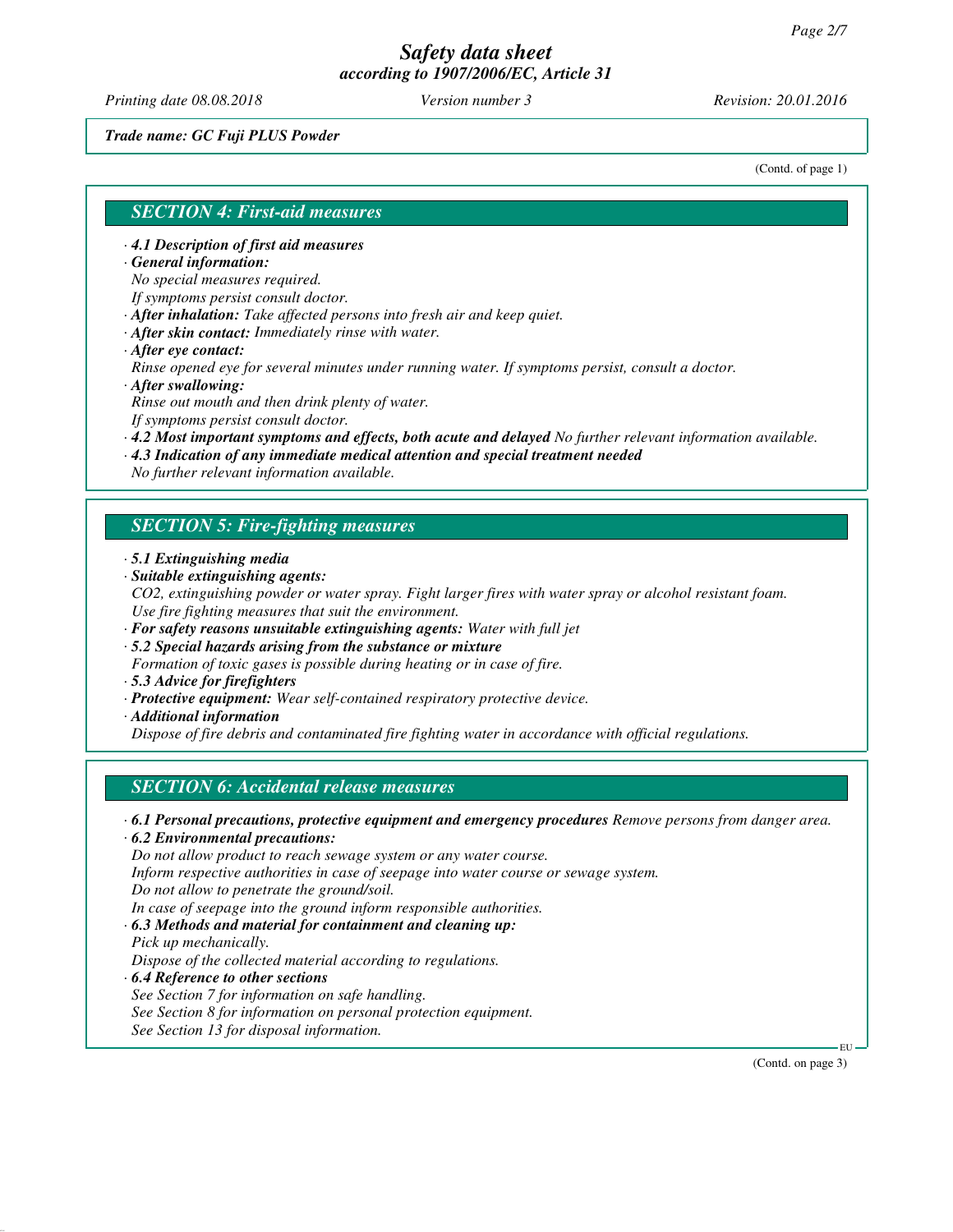*Printing date 08.08.2018 Version number 3 Revision: 20.01.2016*

#### *Trade name: GC Fuji PLUS Powder*

(Contd. of page 2)

# *SECTION 7: Handling and storage*

- *· 7.1 Precautions for safe handling Prevent formation of dust. Any deposit of dust which cannot be avoided must be regularly removed.*
- *· Information about protection against explosions and fires: Dust can combine with air to form an explosive mixture.*
- *· 7.2 Conditions for safe storage, including any incompatibilities*
- *· Storage:*

*· Requirements to be met by storerooms and receptacles: Store only in unopened original receptacles.*

- *· Information about storage in one common storage facility: Store away from foodstuffs.*
- *· Further information about storage conditions: None.*
- *· 7.3 Specific end use(s) No further relevant information available.*

## *SECTION 8: Exposure controls/personal protection*

*· Additional information about design of technical systems: No further data; see item 7.*

- *· 8.1 Control parameters*
- *· Components with limit values that require monitoring at the workplace:*
- *The product does not contain any relevant quantities of materials with critical values that have to be monitored at the workplace.*

*· Additional information: The lists that were valid during the creation were used as basis.*

- *· 8.2 Exposure controls*
- *· Personal protective equipment:*
- *· General protective and hygienic measures:*

*The usual precautionary measures for handling chemicals should be followed. Do not inhale dust / smoke / mist.*

*Wash hands before breaks and at the end of work.*

- *· Breathing equipment: Suitable respiratory protective device recommended.*
- *· Protection of hands: Protective gloves*
- *· Material of gloves*

*The selection of the suitable gloves does not only depend on the material, but also on further marks of quality and varies from manufacturer to manufacturer. As the product is a preparation of several substances, the resistance of the glove material can not be calculated in advance and has therefore to be checked prior to the application.*

*· Penetration time of glove material*

*The exact break through time has to be found out by the manufacturer of the protective gloves and has to be observed.*

*· Eye protection: Safety glasses*

# *SECTION 9: Physical and chemical properties*

- *· 9.1 Information on basic physical and chemical properties*
- *· General Information*

| $\cdot$ Appearance: |                               |
|---------------------|-------------------------------|
| Form:               | Powder                        |
| Color:              | White                         |
| $\cdot$ Odor:       | <i><u><b>Odorless</b></u></i> |
| · Odor threshold:   | Not determined.               |

(Contd. on page 4)

EU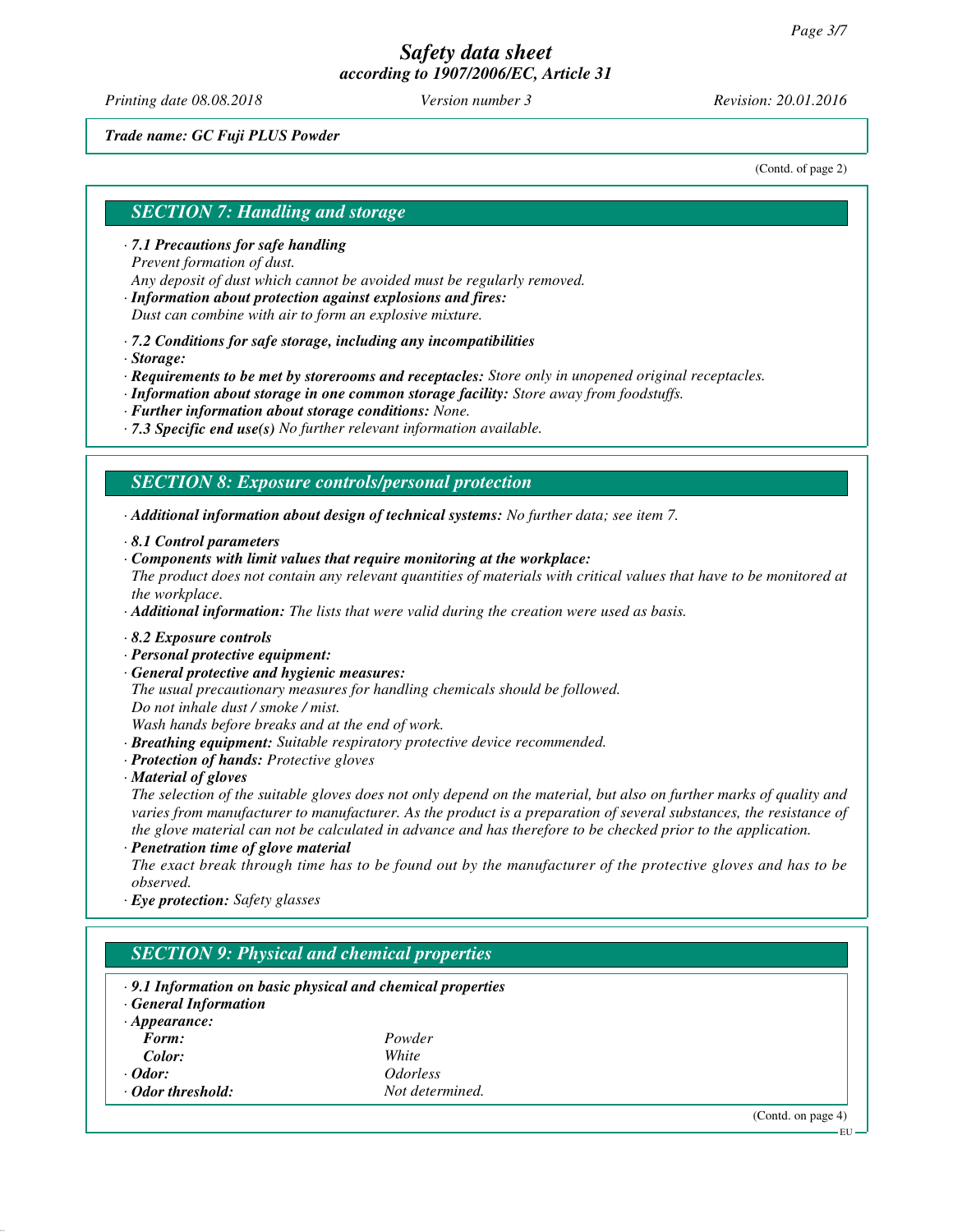*Printing date 08.08.2018 Version number 3 Revision: 20.01.2016*

*Trade name: GC Fuji PLUS Powder*

|                                                            |                                               | (Contd. of page 3) |
|------------------------------------------------------------|-----------------------------------------------|--------------------|
| $\cdot$ pH-value:                                          | Not applicable.                               |                    |
| · Change in condition                                      |                                               |                    |
| <b>Melting point/Melting range:</b>                        | Undetermined.                                 |                    |
| <b>Boiling point/Boiling range:</b>                        | Undetermined.                                 |                    |
| · Flash point:                                             | Not applicable.                               |                    |
| · Flammability (solid, gaseous):                           | Not determined.                               |                    |
| · Ignition temperature:                                    | Undetermined.                                 |                    |
| $\cdot$ Decomposition temperature:                         | Not determined.                               |                    |
| $\cdot$ Auto igniting:                                     | Product is not selfigniting.                  |                    |
| · Danger of explosion:                                     | Product does not present an explosion hazard. |                    |
| · Explosion limits:                                        |                                               |                    |
| Lower:                                                     | Not determined.                               |                    |
| <b>Upper:</b>                                              | Not determined.                               |                    |
| $\cdot$ Vapor pressure:                                    | Not applicable.                               |                    |
| $\cdot$ Density:                                           | Not determined.                               |                    |
| · Relative density                                         | Not determined.                               |                    |
| · Vapor density                                            | Not applicable.                               |                    |
| $\cdot$ Evaporation rate                                   | Not applicable.                               |                    |
| · Solubility in / Miscibility with                         |                                               |                    |
| Water:                                                     | Insoluble.                                    |                    |
| · Partition coefficient (n-octanol/water): Not determined. |                                               |                    |
| · Viscosity:                                               |                                               |                    |
| Dynamic:                                                   | Not applicable.                               |                    |
| Kinematic:                                                 | Not applicable.                               |                    |
| · Solvent content:                                         |                                               |                    |
| Organic solvents:                                          | $0.0\%$                                       |                    |
| .9.2 Other information                                     | No further relevant information available.    |                    |

# *SECTION 10: Stability and reactivity*

*· 10.1 Reactivity No further relevant information available.*

*· 10.2 Chemical stability*

- *· Thermal decomposition / conditions to be avoided: No decomposition if used according to specifications.*
- *· 10.3 Possibility of hazardous reactions No dangerous reactions known.*
- *· 10.4 Conditions to avoid No further relevant information available.*
- *· 10.5 Incompatible materials: No further relevant information available.*
- *· 10.6 Hazardous decomposition products: No dangerous decomposition products known.*

## *SECTION 11: Toxicological information*

*· 11.1 Information on toxicological effects*

*· Acute toxicity: Based on available data, the classification criteria are not met.*

*· LD/LC50 values that are relevant for classification: No further relevant information available.*

(Contd. on page 5)

EU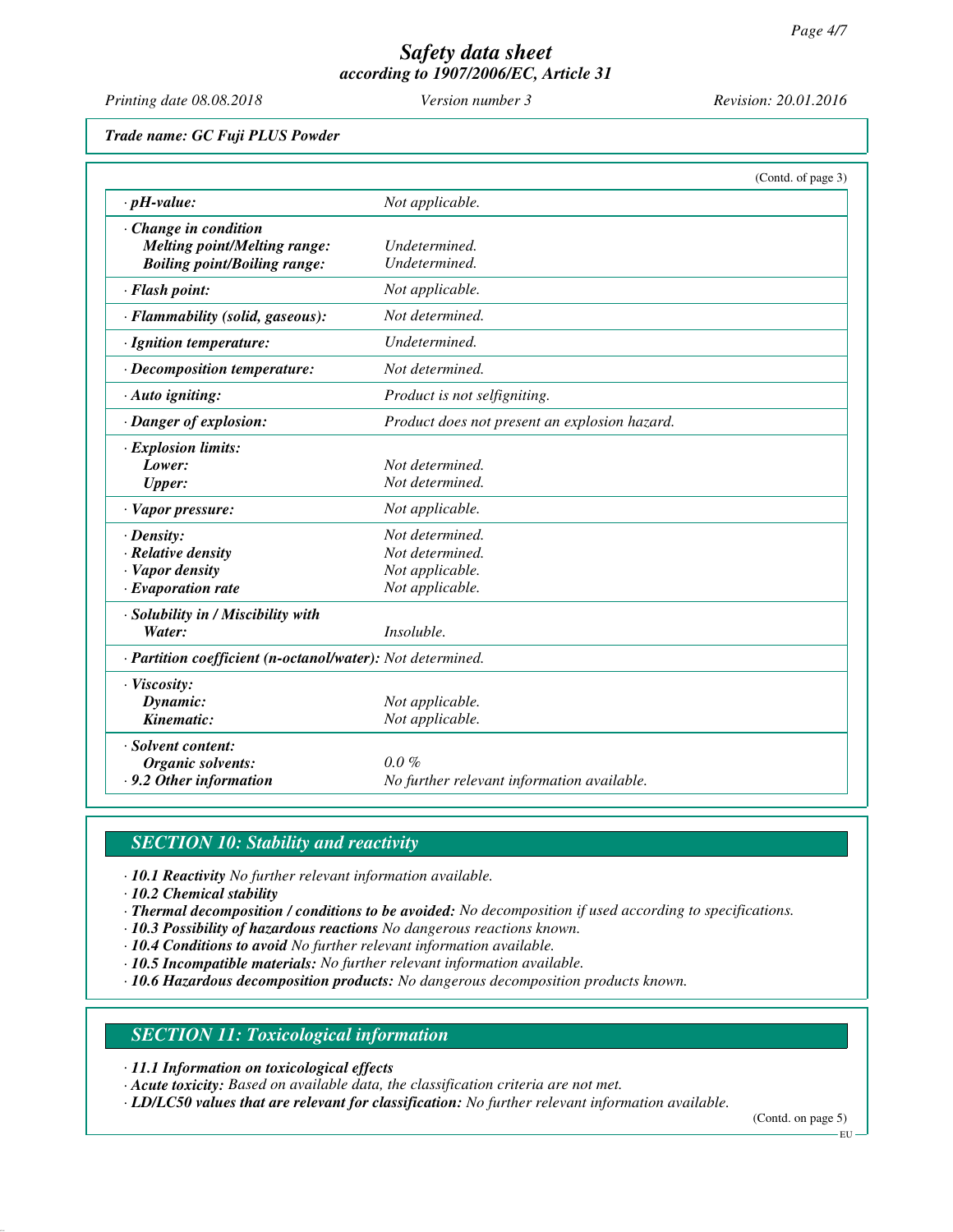*Printing date 08.08.2018 Version number 3 Revision: 20.01.2016*

(Contd. of page 4)

*Trade name: GC Fuji PLUS Powder*

*· Primary irritant effect:*

- *· on the skin: Based on available data, the classification criteria are not met.*
- *· on the eye: Based on available data, the classification criteria are not met.*
- *· Sensitization: Based on available data, the classification criteria are not met.*
- *· Additional toxicological information:*
- *· OSHA-Ca (Occupational Safety & Health Administration)*
- *None of the ingredients is listed.*
- *· Repeated dose toxicity No further relevant information available.*
- *· CMR effects (carcinogenity, mutagenicity and toxicity for reproduction)*
- *No further relevant information available.*
- *· Germ cell mutagenicity Based on available data, the classification criteria are not met.*
- *· Carcinogenicity Based on available data, the classification criteria are not met.*
- *· Reproductive toxicity Based on available data, the classification criteria are not met.*
- *· STOT-single exposure Based on available data, the classification criteria are not met.*
- *· STOT-repeated exposure Based on available data, the classification criteria are not met.*
- *· Aspiration hazard Based on available data, the classification criteria are not met.*

# *SECTION 12: Ecological information*

*· 12.1 Toxicity*

- *· Aquatic toxicity: No further relevant information available.*
- *· 12.2 Persistence and degradability No further relevant information available.*
- *· 12.3 Bioaccumulative potential No further relevant information available.*
- *· 12.4 Mobility in soil No further relevant information available.*
- *· Additional ecological information:*

*· General notes:*

*Water hazard class 3 (Self-assessment): extremely hazardous for water*

*Do not allow product to reach ground water, water course or sewage system, even in small quantities. Danger to drinking water if even extremely small quantities leak into the ground.*

- *· 12.5 Results of PBT and vPvB assessment*
- *· PBT: Not applicable.*
- *· vPvB: Not applicable.*
- *· 12.6 Other adverse effects No further relevant information available.*

# *SECTION 13: Disposal considerations*

- *· 13.1 Waste treatment methods*
- *· Recommendation:*

*Must not be disposed of together with household garbage. Do not allow product to reach sewage system. Contact waste processors for recycling information.*

| $\cdot$ European waste catalogue |                                                                                 |
|----------------------------------|---------------------------------------------------------------------------------|
| 18 00 00                         | WASTES FROM HUMAN OR ANIMAL HEALTH CARE AND/OR RELATED RESEARCH (except         |
|                                  | kitchen and restaurant wastes not arising from immediate health care)           |
| 18 01 00                         | wastes from natal care, diagnosis, treatment or prevention of disease in humans |
|                                  | 18 01 06* $\vert$ chemicals consisting of or containing hazardous substances    |

(Contd. on page 6) EU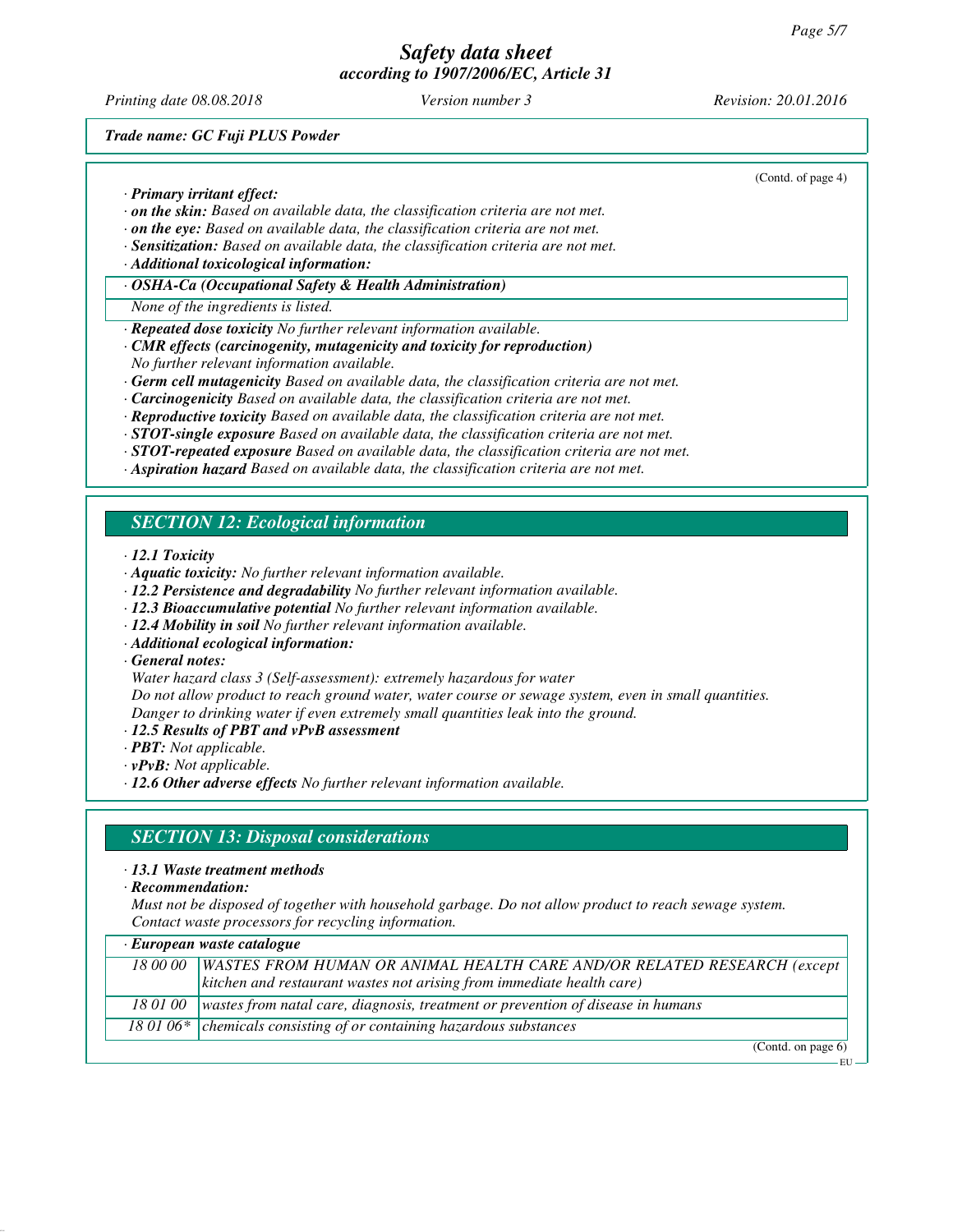*Printing date 08.08.2018 Version number 3 Revision: 20.01.2016*

*Trade name: GC Fuji PLUS Powder*

(Contd. of page 5)

*· Uncleaned packagings:*

*· Recommendation: Disposal must be made according to official regulations.*

| <b>SECTION 14: Transport information</b>                                                       |                 |  |
|------------------------------------------------------------------------------------------------|-----------------|--|
| $\cdot$ 14.1 UN-Number<br>ADR, ADN, IMDG, IATA                                                 | not regulated   |  |
| $\cdot$ 14.2 UN proper shipping name<br>ADR, ADN, IMDG, IATA                                   | not regulated   |  |
| $\cdot$ 14.3 Transport hazard class(es)                                                        |                 |  |
| · ADR, ADN, IMDG, IATA<br>$\cdot$ Class                                                        | not regulated   |  |
| $\cdot$ 14.4 Packing group<br>· ADR, IMDG, IATA                                                | not regulated   |  |
| · 14.5 Environmental hazards:<br>$\cdot$ Marine pollutant:                                     | $N_{O}$         |  |
| $\cdot$ 14.6 Special precautions for user                                                      | Not applicable. |  |
| $\cdot$ 14.7 Transport in bulk according to Annex II of<br><b>MARPOL73/78 and the IBC Code</b> | Not applicable. |  |
| · UN "Model Regulation":                                                                       | not regulated   |  |

# *SECTION 15: Regulatory information*

*· 15.1 Safety, health and environmental regulations/legislation specific for the substance or mixture · Sara*

*· Section 355 (extremely hazardous substances):*

*None of the ingredient is listed.*

*· Section 313 (Specific toxic chemical listings):*

*None of the ingredients is listed.*

*· Proposition 65*

*· Chemicals known to cause cancer:*

*None of the ingredients is listed.*

*· Chemicals known to cause reproductive toxicity for females:*

*None of the ingredients is listed.*

*· Chemicals known to cause reproductive toxicity for males:*

*None of the ingredients is listed.*

*· Chemicals known to cause developmental toxicity:*

*None of the ingredients is listed.*

*· Carcinogenic categories*

*· EPA (Environmental Protection Agency)*

*None of the ingredients is listed.*

(Contd. on page 7)

EU